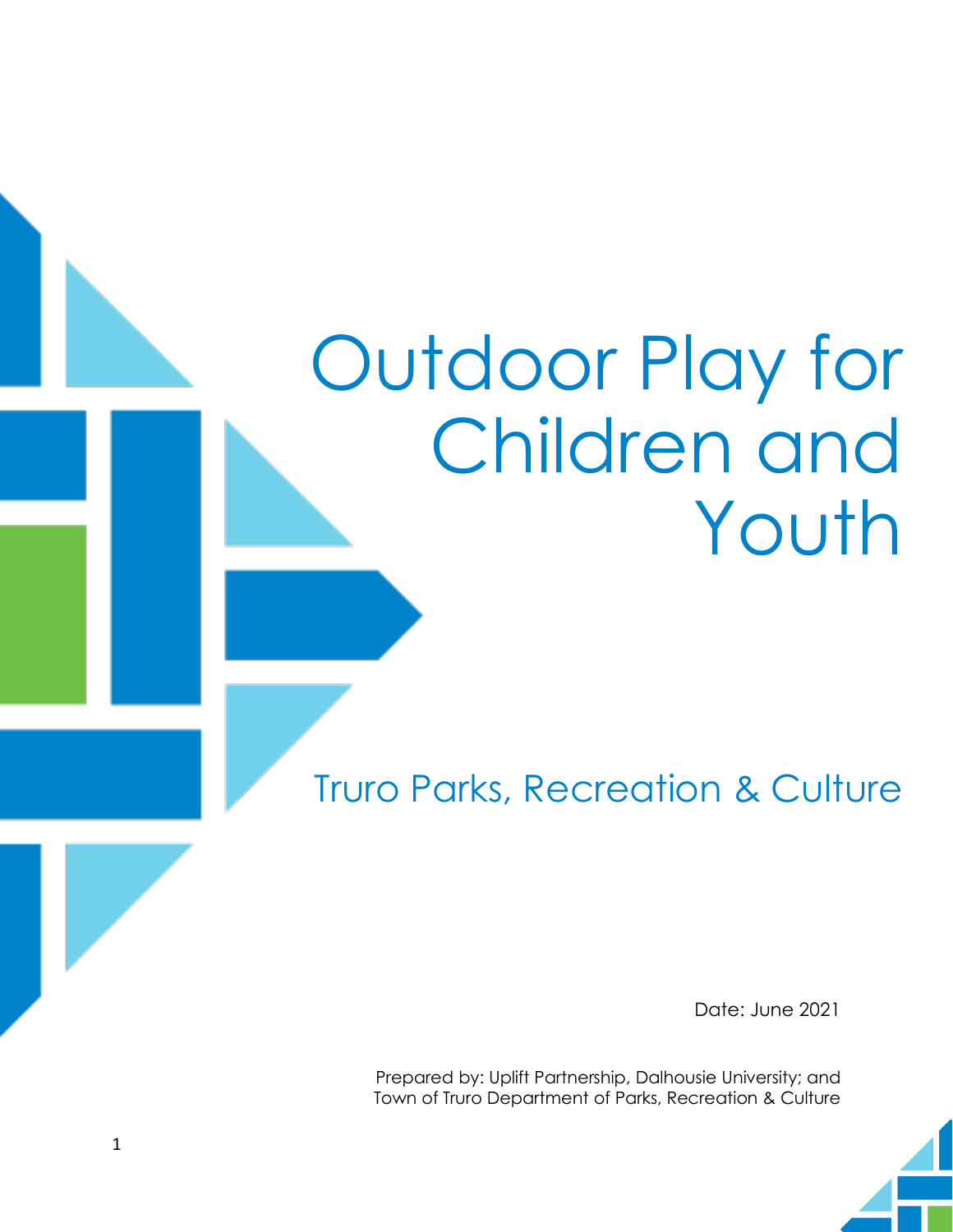### **Rationale:**

- Shifts in the way children are spending their time have been shown to have negative impacts on their health and wellbeing. Children's lives are more planned, media focused and sedentary. They are less engaged in unstructured play—particularly to play outdoors. The value that families place on recreation and their engagement in it has significant influence on the incorporation of recreation—and its benefits—in children's lives.<sup>1</sup>
- People have an inherent need to connect with the natural world. It is associated with improved mental, and physical health, as well as improved ability to think, learn and remember. It is also known to enhance creativity and positive social behaviours. As a result, community designs are increasingly incorporating opportunities for exposure to natural environments.<sup>2</sup>
- The Town of Truro recognises that outdoor experiences give children a freedom that is uniquely different to what they may experience in an indoor setting. We also recognise that outdoor play is vital for the well being of our community, and that its provision through a wide range of safe and stimulating play opportunities aids in healthy mental and physical development.
- Outdoor play is a significant resource in helping the Town of Truro achieve its physical activity goals as expressed in the recently approved Physical Activity Plan.
- The Town of Truro has many parks, trails, open spaces, programs, and events that provide outdoor play opportunities for the whole community. A policy will ensure these are maintained and improved in a strategic manner.
- Opportunities to create more play space will be explored through strategic planning, ongoing greening initiatives, and streetscape upgrades. Future spaces will be developed with opportunities for play in mind.
- New regulations in the Municipal Government Act in 2019 identify Recreation Facilities and Public Open Space as a new mandatory component.
- There has been a decline in outdoor play in Canada and many other jurisdictions. This has been caused by several factors including increased screen time, adult concerns about child safety, and an increase in organized sport and recreation.
- Levels of health enhancing physical activity have been low for some time. Statistics Canada research shows that only 33% of children and youth 5–17 meet the guidelines of an average of 60 minutes per day of moderate to vigorous physical activity. (Colley, 2015)<sup>3</sup> A significant number are close to achieving the standard. Outdoor play is a significant asset in helping the Town of Truro achieve our goals, as expressed in the recently approved Physical Activity Strategy.
- Canada wide research in 2020 with parents sponsored by ParticipAction and universities shows that the Covid 19 pandemic has decreased outdoor play and increase screen time.<sup>4</sup>

<sup>&</sup>lt;sup>1</sup> Shared Strategy for Advancing Recreation in Nova Scotia – October 2015 – Recreation NS and Government of NS Dept of Health & Wellness

<sup>&</sup>lt;sup>2</sup> Shared Strategy for Advancing Recreation in Nova Scotia – October 2015 – Recreation NS and Government of NS Dept of Health & Wellness

<sup>&</sup>lt;sup>3</sup> Colley RC, Carson V, Garriguet D, et al. Physical activity of Canadian children and youth, 2007 to 2015. Health Reports 2017; 28(10):8-16.

<sup>4</sup> Moore et al. Impact of the COVID-19 virus outbreak on movement and play behaviours of Canadian children and youth: a national survey. International Journal of Behavioral Nutrition and Physical Activity (2020) 17:85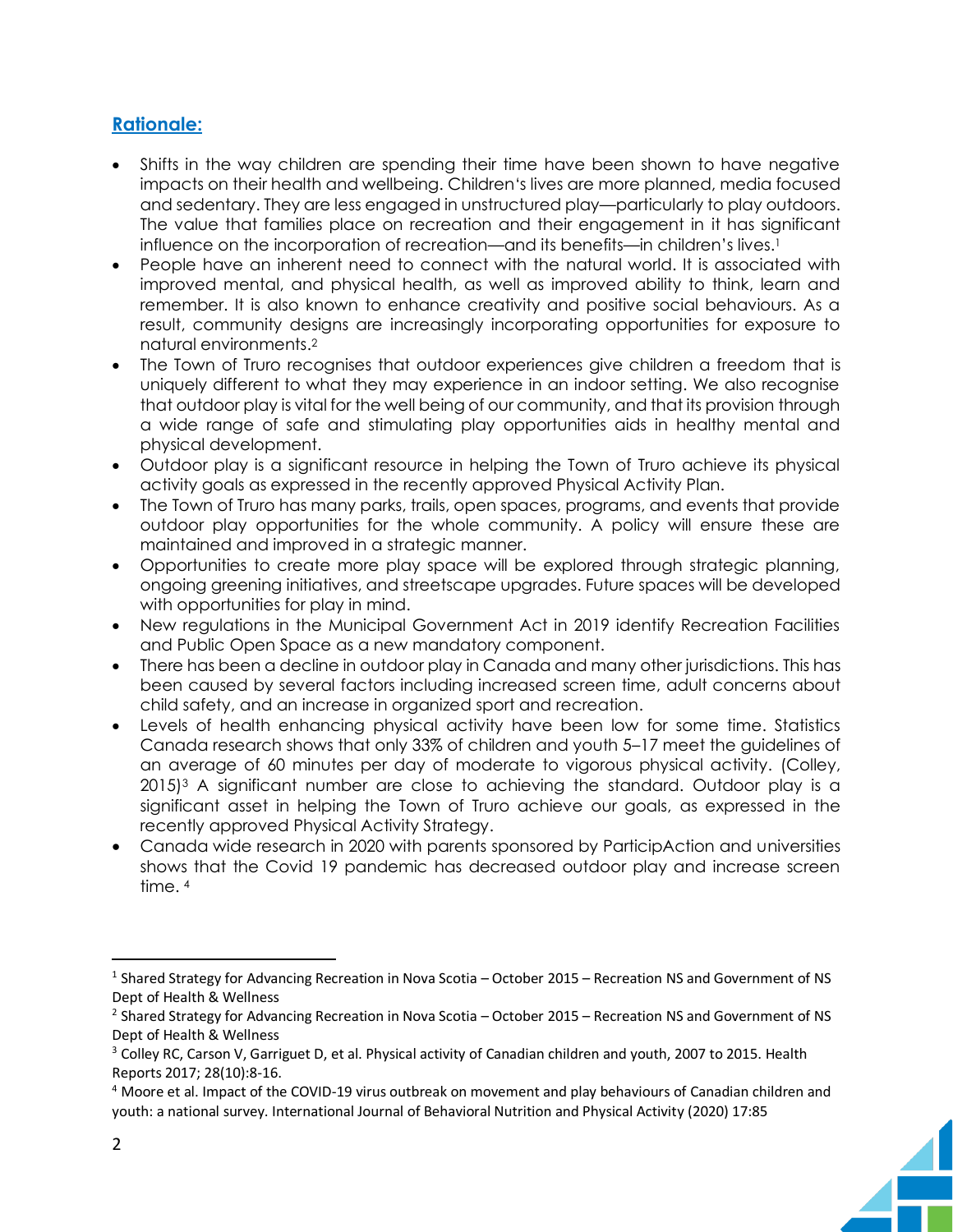# **Scope:**

- This policy will address outdoor play, but not organized sport and recreation.
- The policy will consider the role of all Town of Truro municipal departments and not only the recreation department.
- Children and youth are often divided into three age ranges: 0–6, 7–12, and 13–19.
- The intent of these policy actions is to identify those areas that are the responsibility of the Town of Truro and its mandate to provide accessible recreation for all citizens.
- The policy actions will complement what public education and day care systems do in facility design, recess, after school sport and recreation, physical education curriculum, and use of outdoors settings to enhance academic learning.

## **Vision**:

The Town of Truro will be a community where the right to play is available to all children and youth, regardless of age, ability, gender, ethnicity, geographic location, or economic circumstances. The Town of Truro envisions a child friendly environment where play is everywhere, not simply in playgrounds.

Opportunities will be close to home, freely chosen, with permission but without undue direction by adults, intrinsically motivated, stimulating and fun. Play will have risk at a level appropriate to their age and ability. It will immerse them in natural environments as well as using formal play spaces and loose parts.

Every child should have play opportunities and spaces where they feel comfortable, can explore, play safely, and experiencing challenges and risks inherent in outdoor play.

The Town of Truro is continuously identifying opportunities to include outdoor play in public spaces in the community.

The vison will be achieved through policies, planning, guidelines, and standards that result in:

- 1. Children and youth engaged in outdoor play and program planning.
- 2. Increased walking and biking options to compliment outdoor play spaces.
- 3. A network of formal and informal play spaces that are designed and managed so that all children feel welcome and included.
- 4. Parents and key decision makers will be informed about the benefits of and opportunities for Outdoor Play and Active Travel within the Town of Truro.
- 5. Outdoor play considered in all Town of Truro projects and initiatives.
- 6. Children and youth learning fundamental movement skills (balance, locomotion, coordination) and connecting with nature.
- 7. Children and youth having regular access to outdoor play equipment.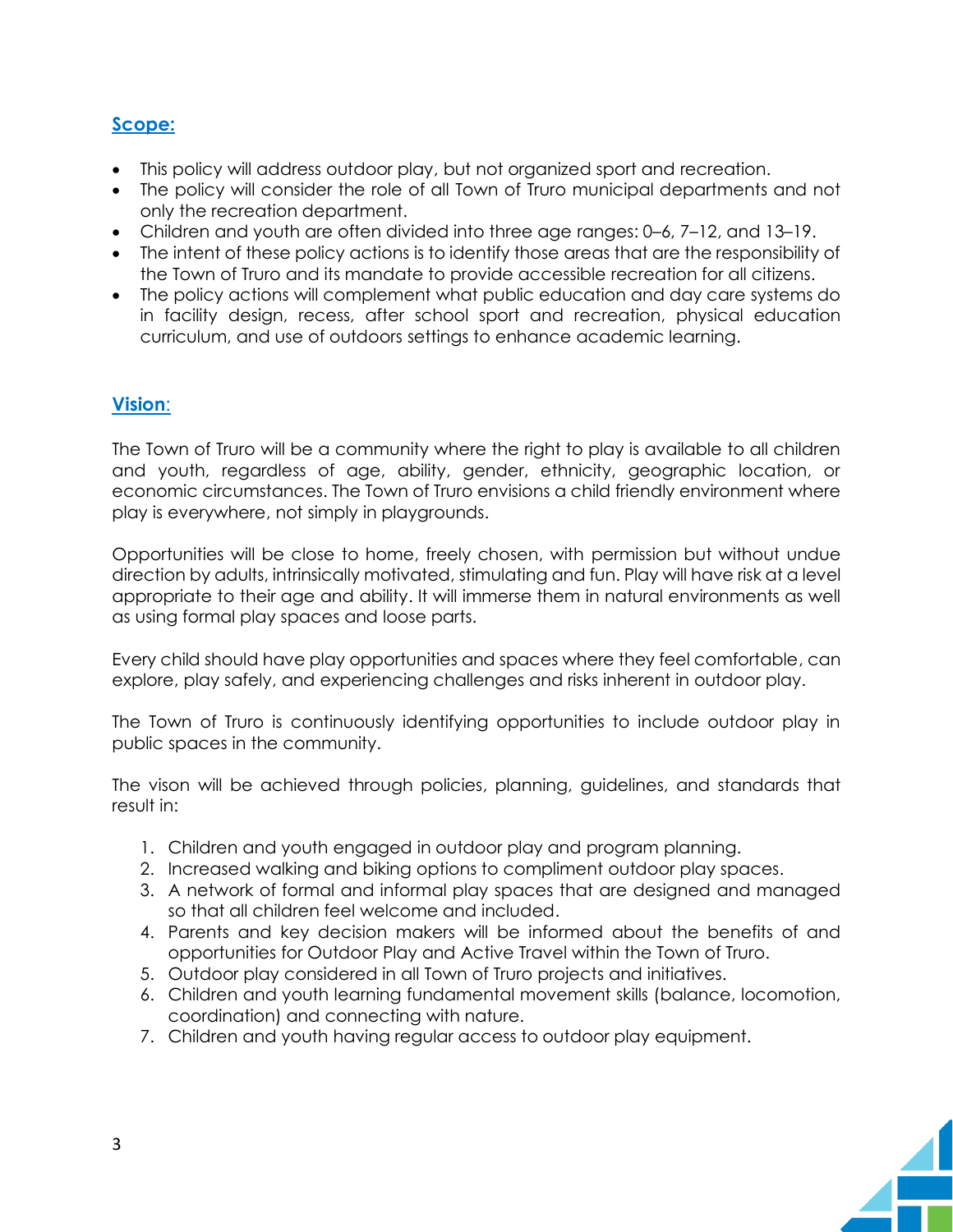#### **Policy actions**

#### **Leadership and Planning**

- A. The Town of Truro will provide leadership and advocacy for outdoor play in the community, during out of school time periods.
- B. The Town of Truro will review its policies and bylaws to ensure there are no unintentional barriers to outdoor play.
- C. The Town of Truro will support community groups with training on outdoor play and the development of initiatives such as skateboard parks, community gardens, nature play, loose parts, and play streets.
- D. The Town of Truro shall host mini gatherings or workshops for organizations that have an interest in outdoor play. These will focus on success stories, learning about outdoor play, and possible partnerships.

#### **Youth engagement**

- A. The Town of Truro will use a variety of methods to engage children and youth in planning and design of outdoor play spaces.
- B. The Town of Truro will regularly ask children and youth about play preferences and satisfaction with and awareness of existing spaces and places. E.g., The Town of Truro will focus on a different age group each year.

#### **Land use planning and outdoor play spaces**

- A. Town of Truro land use policies shall encourage formal and informal outdoor play spaces. All improvements to public spaces will be considered as an opportunity to create space for spontaneous or incidental play. Spaces shall incorporate micro elements that encourage participation. Conditions for nature play will be considered a priority in play spaces.
- B. The Town of Truro Director of Parks, Recreation & Culture will be consulted regarding the need for outdoor play space in any land use planning initiatives.
- C. The Town of Truro will build on existing play spaces and develop a network of multi functional play spaces, using a system such as neighborhood play space (within .5km) of home; community play space (1km from home) and destination play space (within Town limits, and easy to get to).
- D. Vacant and unused lands will be inventoried and assessed for suitability as play spaces (not necessarily a playground).
- E. All development agreements shall consider the inclusion of play spaces to satisfy amenity space requirements.
- F. Develop a system to review and renew playgrounds and play spaces to ensure safety, lifecycle maintenance, appropriate signage / directions that are consistent with child and youth needs for challenge and risk. Children and youth should participate in the review.

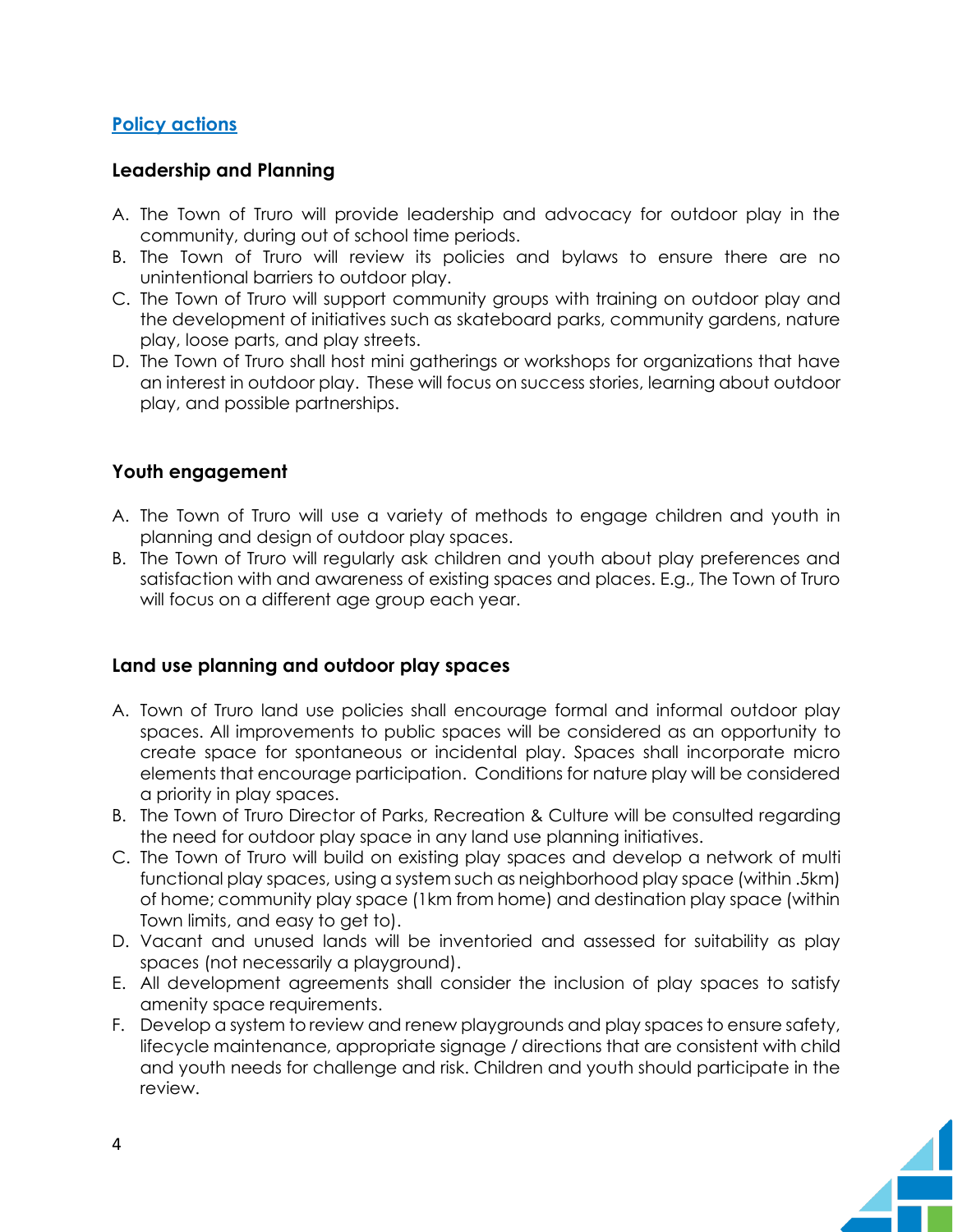- G. Play spaces and facilities will be audited using an equity lens and Universal Design Guidelines. This is consistent with new provincial legislation on Accessibility.
- H. Play equipment will be made available where children do not have access to playgrounds and play spaces. E.g., The Town of Truro Equipment Loan Programs.

#### **Develop active transportation routes to connect community and public spaces**

- A. Develop and maintain sidewalks and bike lanes and supporting infrastructure. In a survey of 190 Truro junior and senior high school students, 45% said sidewalks would have the biggest impact on their decision to walk or bike to school. 23% said bike lanes would impact their decisions.
- B. Street design will be modified to slow traffic and incorporated into transportation plans.

#### **Programs to support outdoor play**

- A. The Town of Truro will maintain and enhance its equipment loan programs.
- B. The Town of Truro will develop opportunities for children and youth to learn skills and knowledge that enable participation in outdoor play. These opportunities should complement what is learned at school about outdoor play.

#### **Communications and Awareness**

- A. The Town of Truro will plan and implement a communications strategy on Outdoor Play. The key audiences are parents and local decision makers. A key message for parents is the 3-step lifeguard approach developed by Dr Marianna Brussoni. Observe, check in and intervene.
- B. The Town of Truro will use the existing Fundy Connect database to promote its sport and recreation programs, facilities, greenspaces and parks.
- C. The Town of Truro and community agencies shall use special events, information, and pop-up installations to promote outdoor play in public spaces, parks and streets.

#### **Accountability:**

The Town of Truro, Director of Parks, Recreation & Culture will report annually to the PRC Committee on implementation.